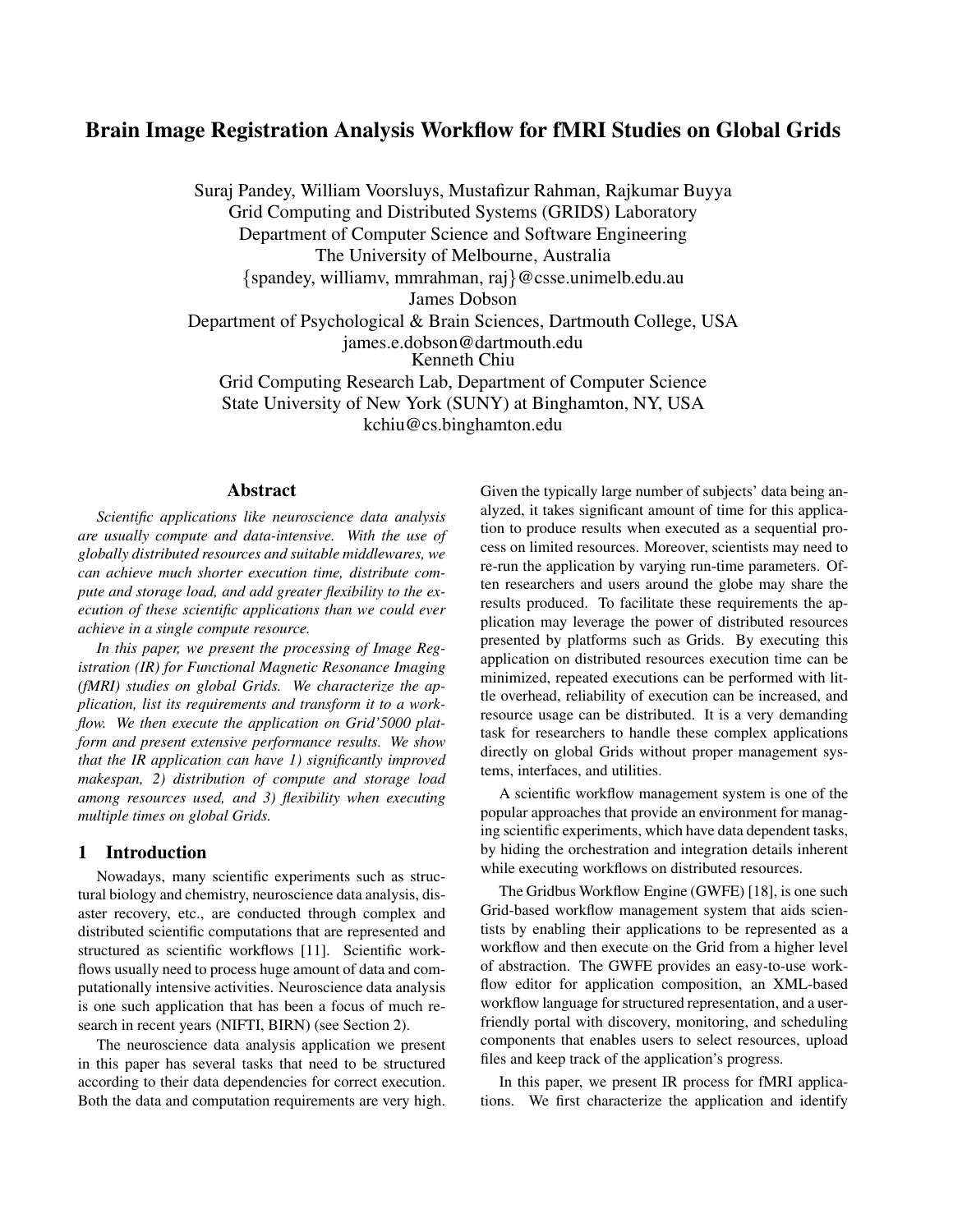its requirements. We then execute it on global Grids with the help of GWFE and present detailed analysis of the results. Our performance results and technology used could directly assist neuroscientists using brain imaging technology in clinical areas such as epilepsy, stroke, brain trauma and mental health.

The rest of the paper is structured as follows: Section 2 presents related work, Section 2 describes the application scenario, its components, and requirements. In Section 4 we describe the life cycle of execution of a workflow and the major components that users can use to interact with the system. Section 5 presents an experimental evaluation of the performance of the neuroscience application. Section 6 concludes the paper and discusses some future work.

# 2 Related Work

Several projects are investigating workflow and Grid scheduling techniques. We categorize these under application and Workflow Management Systems.

Application: Olbarriaga et al. [13] present the Virtual Laboratory for fMRI (VL-fMRI) project, whose goal is to provide an IT infrastructure to facilitate management, analysis, and sharing of data in neuroimaging research with a focus on functional MRI. We share a common objective to facilitate the data logistics and management in fMRI analysis via workflow automation. Their system could use our workflow management system as a pluggable component.

Neurobase [8] uses grid technology for the integration and sharing of heterogeneous sources of information in neuroimaging from both data and computing aspects.

Buyya et al. [3] studied instrumentation and distribution analysis of brain activity data on global Grids. They described the composition and on-demand deployment of the neuroscience application as a parameter-sweep model on global Grids. They also designed and developed a Magnetoencephalography (MEG) data analysis system.

Ellis et al. [7] executed their IR algorithm by registering several couples of T1 MRI images coming from different subjects in 5 minutes on a Grid consisting of 15 2GHz Pentium IV PCs linked through a 1Gigabit/s network.

The LONI Pipeline [15] was developed to facilitate ease of workflow construction, validation and execution like many similar workflow environments, primarily used in the context of neuroimaging.

The NIMH Neuroimaging Informatics Technology Initiative  $(NIFTI<sup>1</sup>)$  was formed to aid in the development and enhancement of informatics tools for neuroimaging. Likewise, the Biomedical Informatics Research Network  $(BIRN<sup>2</sup>)$  is another high profile effort working to develop standards (eg. LONI) among its consortia members.



(d) Comparison of Image fit with the Standard Image *Figure 1:* Image Registration and fMRI.

Workflow Management Systems: Deelman et al. [6] have done considerable work on planning, mapping and data-reuse in the area of workflow scheduling. They propose Pegasus [6], which is a framework that maps complex scientific workflows onto distributed resources such as the Grid. DAGMan, together with Pegasus, schedules tasks to Condor system. With the integration of Chimera [9] and Pegasus based mapping, it can execute complex workflows based on pre-planning. The Taverna project [12] has developed a tool for the composition and enactment of bioinformatics workflows for the life science community. It provides GUI for the composition of workflows. Other wellknown projects on workflow systems include GridFlow [4], ICENI [10], GridAnt [2] and Triana [16].

# 3 Scientific Workflow Applications: A Scenario and Requirements

We describe the IR process for fMRI studies as a workflow application. We construct the IR workflow and describe each of its tasks, and tabulate the execution requirements of each task in the workflow.

fMRI and IR: fMRI attempts to determine which parts of the brain are active in response to some given stimulus. For instance, a person (referred as subject), in the Magnetic Resonance (MR) scanner, would be asked to perform a task, e.g., finger-tap at regular intervals. As the subject performs the task, researchers effectively take 3-D MR images of his brain. The goal is to identify those parts of the brain responsible for processing the information the stimulus provides.

IR is the process of estimating an optimal transforma-

<sup>1</sup>http://nifti.nimh.nih.gov

 ${}^{2}$ http://nbhirn.net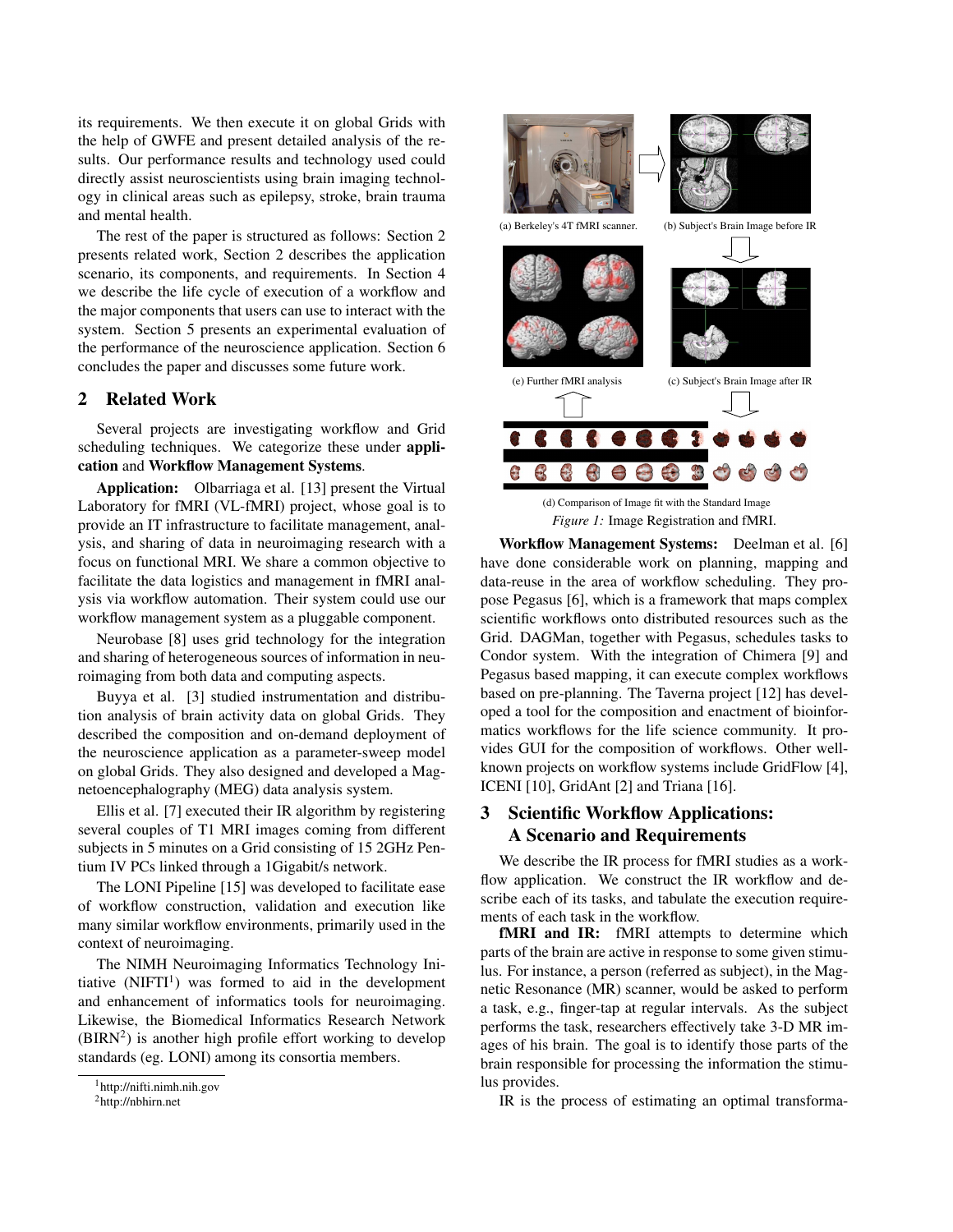tion between two images, also known as "Spatial Normalization" in functional neuroimaging [14]. When registering images we are determining a geometric transformation, which aligns one image to fit another. The aim is to establish a one-to-one continuous correspondence between the brain images of different individuals. The transformation will reduce the anatomical variability between highresolution anatomical brain images from different subjects. This enables analysts to compute a single activation map representing the entire group of subjects or to compare the brain activation between two different groups of subjects.

The IR procedure and its relation to fMRI is depicted in Figure 1. The scanner acquires high-resolution images of each subject's brain. Due to subject movement the images can be oriented in different positions at the time of scanning. One such image of a subject before registration is shown in Figure 1 (b). The registration process ensures that all the images of different subjects are normalized against a standard image and in a common 3D space. The normalized image of the subject is shown in Figure 1 (c). After normalization, the subject's normalized image is compared with the *atlas* (reference image) for the quality of fit. This comparison is shown in Figure 1 (d). The workflow we study in this paper, first produces the *atlas*, then produces the comparison image (Figure 1 (d)) as output for each subject.

Application Description: Figure 2 shows the IR procedure expressed as a workflow. Tasks in the workflow are linked according to their data dependencies. Individual tasks in the workflow are described below [1].

- BET: (Brain Extraction Tool) deletes non-brain tissue from an image of the whole head.
- FSLMATHS: allows mathematical manipulation of images.
- MAKEAHEADER: generates a header (.hdr) file based on the parameters (type, x-y-z dimensions and size).
- ALIGNLINEAR: is a general linear intra modality registration tool. It generates *.air* files that can be used to reslice data set to match a standard data set. We use affine 12-parameter model.
- DEFINECOMMONAIR: defines *.air* files for a standard file that defines the "average" position, size and shape of the various reslice files.
- RESLICE: takes a *.air* file, uses it to load an image file and generates a new, realigned file.
- SOFTMEAN: averages together a series of files.
- ALIGN\_WARP: is a nonlinear registration tool that generates a *.warp* file that can be used to reslice data set to match a standard data set.
- RESLICE WARP: takes a *.warp* file, uses it to load the corresponding image file and generates a new, realigned file.
- FLIRT: performs affine registration. It produces an output volume, where the transformation is applied to the input volume to align it with the reference volume (*atlas* created in previous steps).
- SLICER: takes a 3D image and produces 2D pictures of slices.
- PNGAPPEND: processes addition/subtraction of *.png* images.



*Figure 2:* Image Registration Workflow.

Application Requirements: According to Zhao et.al [19], in a typical year the Dartmouth Brain Imaging Center about 60 researchers pre-process and analyze data from about 20 concurrent studies. The raw fMRI data for a typical study would consist of three subject groups with 20 subjects per group, five experimental runs per subject, and 300 volume images per run, yielding 90,000 volumes and over 60 GB of data. Intensive analysis begins once the images are processed. IR forms a part of the image pre-processing step using only the high-resolution data, which represents a minor portion of the entire workflow's execution time.

Table 1 lists each task, its input files and sizes, its average computation time  $(\bar{w}_i)$  on a single machine, and standard deviation ( $\sigma$ ) computed over 40 subjects on a set of 10 random machines in Grid'5000 [5].

A complete execution of the workflow of 40 subjects on a single CPU with single core (without local load) takes two and a half days to complete. The total storage space needed for the complete execution of 40 subjects exceeds 20GB on a single machine when the intermediate files are retained.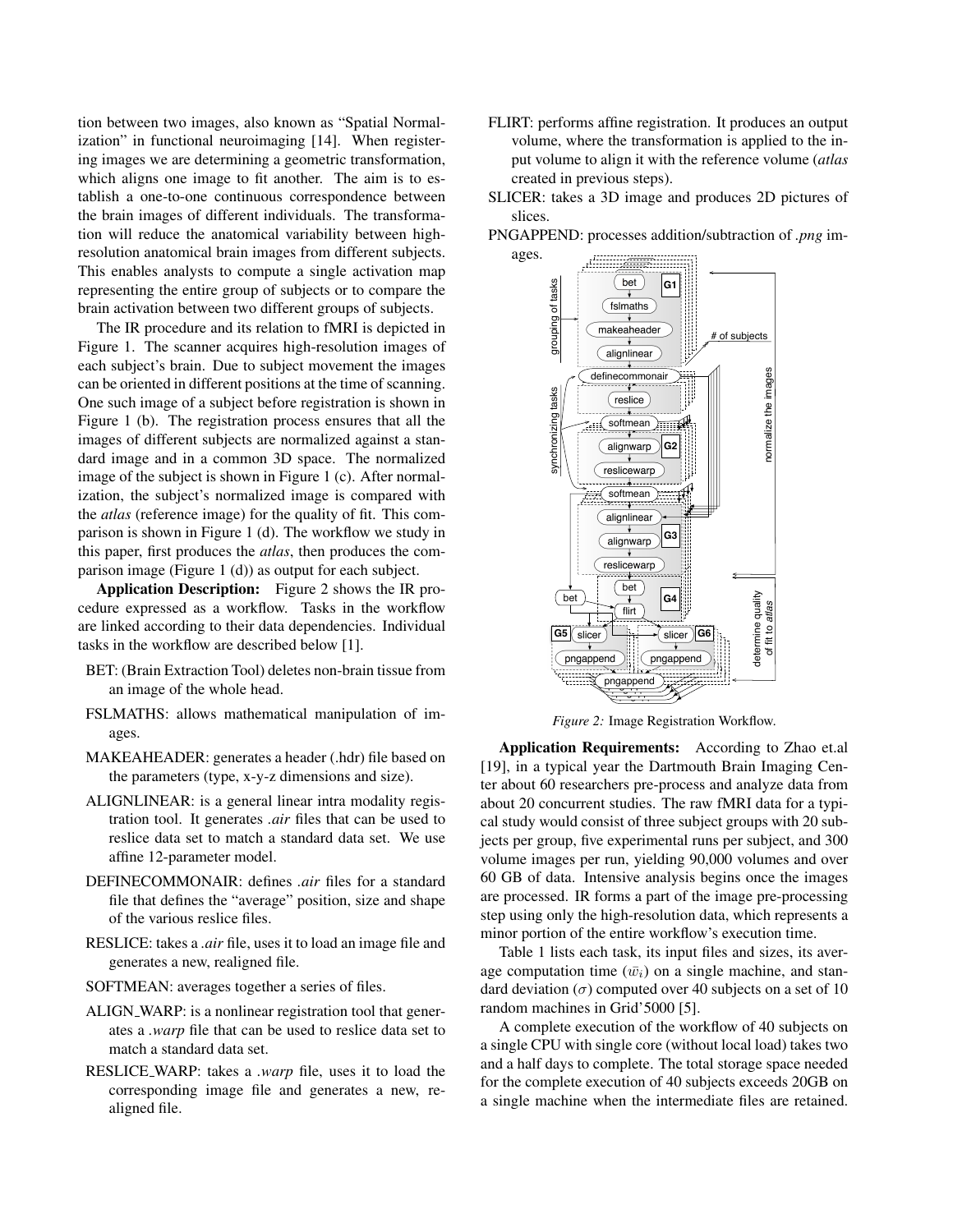Moreover, the computation time and storage requirements limit the number of subjects that can be used for execution at one time on a single machine.

When the application is executed on distributed resources with no resource scarcity the application should take as much time to execute all the subjects as a single machine would take to execute a single subject workflow without local load. However, the real execution time is higher than the ideal case (∼69 minutes) for 1 subject as shown in Table 1, due to the significant amount of time taken to transfer the intermediate files from one resource to another. We can decrease the transfer time by allowing multiple tasks to run on a single machine (grouping of tasks). Also, the synchronizing tasks take longer to execute when there are more subjects. The coordination time taken by the middleware also adds to the overall increase in total execution time.

# 4 Workflow Management on the Grid



*Figure 3:* Deployment Cycle.

The life cycle of deployment of the workflow is depicted in Figure 3. In the collection phase, scientists provide the input data, batch scripts, sample output files, and application requirements. In order to run the application on the Grid, the executables are required to be compiled and installed (can be submitted at runtime) at both remote and local sites for quality assurance or *initial results verification*. This step involves the testing of conformance of our execution with that of the sample results provided by the scientists. Once the initial results are verified, the workflow structure and its dataflow need to be designed. The generation of the workflow in terms of the workflow language used could to be automated. However, it should also take users' run-time parameters into account.

In the *Execution* phase, compute and data resources need to be setup, where the application can be executed. The resource list, its credentials and the services provided by each resource could be obtained from a catalogue. With changing resource availability and conditions, resource list is required to be updated dynamically. The application is then executed on the Grid. Usually debugging and testing is done while the application is being executed, but this depends on the software development process model being used. Depending on the performance analysis of the execution, the design of a workflow can be further optimized.

We now describe the components of the Gridbus workflow management system.

Grid Portal: The primary user interface for our IR application is a Web Portal that encompasses the following functionalities:

- 1. A workflow editor, which enables users to compose new workflows and modify existing ones.
- 2. A submission page, through which users can upload to the system, all necessary input files to run a workflow including the workflow description file, credentials, and services files (Figure 4 (b)).
- 3. A monitoring and output visualization page, which allows users to monitor multiple workflow executions in progress. The most common monitoring activity consists of keeping track the status of each task through the workflow monitor, which provides a real-time updated graphical representation of workflow tasks. The application's output is presented in the form of images (Figure 4 (d), 1 (d)).
- 4. A resource information page, which shows the characteristics of all available grid resources.
- 5. An application specific page, which in the current implementation, helps generate *.xml* file for the IR workflow by taking the number of subjects as input.

Although the current incarnation of this Grid Portal is targeted at an IR application, our design is in no means limited to such application. Apart from few parts of the output visualization page and the application specific page, the portal infrastructure is generic enough to allow the porting of almost any workflow application into the portal.

Workflow Editor: The Gridbus workflow editor provides a Graphical User Interface (GUI) that enables users to create and modify existing workflows. The definition of the workflow is based on an XML-based workflow language (xWFL). Using the editor users design and create the workflows for complex scientific procedures by dragging and dropping boxes and arrows, connecting them, and defining their properties (input, output, parameters etc.). Boxes and directed arrows represent workflow tasks and data dependencies between them, respectively.

The GUI isolates users from the complexity of composing and editing XML entries in the files. However, for advance users, editor provides direct access to the XML details of the workflow design. As the workflow editor can be accessed through the workflow portal, users can create or edit and save the workflows both locally and on the server. Common editing operations such as cut, copy, paste can be performed on multiple workflows.

Workflow Monitor: The Gridbus Workflow Monitor provides a GUI for viewing the status of each task in the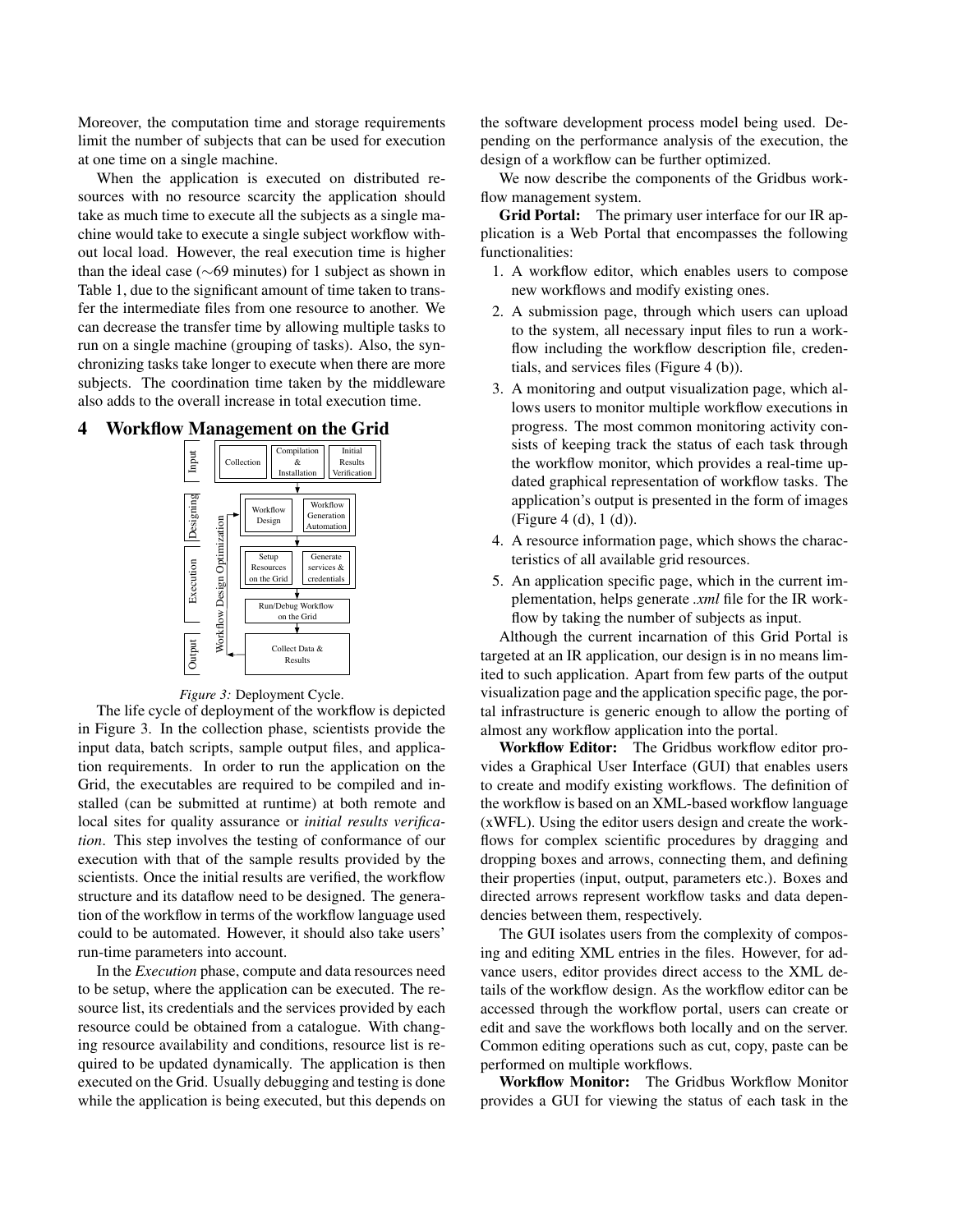| Table 1: Characteristics of tasks for a single subject. |  |  |  |
|---------------------------------------------------------|--|--|--|
|                                                         |  |  |  |

| note: X = hires, '-' = not applicable (depends on # of subjects), taskname(*) = same task but different execution instance, N = subject index ( $N \in \mathbb{Z}$ ) |                                                                                      |                                                       |                              |                    |                   |          |  |  |  |  |
|----------------------------------------------------------------------------------------------------------------------------------------------------------------------|--------------------------------------------------------------------------------------|-------------------------------------------------------|------------------------------|--------------------|-------------------|----------|--|--|--|--|
| #                                                                                                                                                                    | <b>Task Name</b>                                                                     | <b>Input Files</b>                                    | <b>Source Tasks</b>          | Size of $i/p$ (MB) | $\bar{w}_i$ (sec) | $\sigma$ |  |  |  |  |
|                                                                                                                                                                      | bet(1)                                                                               | $X.$ {hdr,img}                                        | Staging server               | 16                 | 45                | 11.91    |  |  |  |  |
| $\overline{c}$                                                                                                                                                       | fslmaths                                                                             | $bX.$ {hdr,img}                                       | bet(1)                       | 16                 |                   | 0.42     |  |  |  |  |
| 3                                                                                                                                                                    | makeaheader                                                                          | $bX.$ {hdr,img}                                       | fslmaths                     | 16                 | $\ll 1$           |          |  |  |  |  |
| 4                                                                                                                                                                    | alignlinear(1)                                                                       | $bX.\{hdr, img\}$                                     | fslmaths                     | 16                 | $\overline{2}$    | 0.47     |  |  |  |  |
| 5                                                                                                                                                                    | definecommonair                                                                      | $X.air, bX. \{ hdr, img \}$                           | alignlinear(1)               | 16                 | 94                |          |  |  |  |  |
| 6                                                                                                                                                                    | reslice                                                                              | X.air.aircommon, bX. {hdr,img}                        | definecommonair              | 16                 |                   | 0.5      |  |  |  |  |
|                                                                                                                                                                      | softmean $(1)$                                                                       | $X$ -reslice. { $hdr, img$ }                          | reslice                      | 20                 | 140               |          |  |  |  |  |
| 8                                                                                                                                                                    | alignwarp $(1)$                                                                      | atlas-linear. {hdr,img}, X-reslice. {hdr,img}         | softmean $(1)$               | 40                 | 971               | 620.17   |  |  |  |  |
| 9                                                                                                                                                                    | reslicewarp(1)                                                                       | atlas-linear. {hdr,img}, X-reslice. {hdr,img,warp}    | alignwarp(1)                 | 40                 | 9                 | 1.88     |  |  |  |  |
| 10                                                                                                                                                                   | softmean $(2)$                                                                       | $X$ -reslice-warp. { $hdr, img$ }                     | reslicewarp(1)               | 20                 | 111               |          |  |  |  |  |
| 11                                                                                                                                                                   | bet(2)                                                                               | atlas. $\{hdr, img\}$                                 | softmean $(2)$               | 20                 | 11                | 1.5      |  |  |  |  |
| 12                                                                                                                                                                   | alignlinear $(2)$                                                                    | $bX$ . {hdr,img}, atlas. {hdr,img}                    | definecommonair, softmean(2) | 36                 | 23                | 10.25    |  |  |  |  |
| 13                                                                                                                                                                   | alignwarp $(2)$                                                                      | $X.$ air, atlas. { $hdr, img$ }, $bX.$ { $hdr, img$ } | alignlinear(2)               | 36                 | 2656              | 1501     |  |  |  |  |
| 14                                                                                                                                                                   | reslicewarp(2)                                                                       | $bX.$ {hdr,img,warp}                                  | alignwarp $(2)$              | 16                 | 9                 | 1.88     |  |  |  |  |
| 15                                                                                                                                                                   | bet(3)                                                                               | $nX.\{hdr, img\}$                                     | reslicewarp(2)               | 16                 | 15                | 1.3      |  |  |  |  |
| 16                                                                                                                                                                   | flirt                                                                                | batlas. {hdr,img}, nbX. {hdr,img}                     | bet(2), bet(3)               | 56                 | 6                 | 0.44     |  |  |  |  |
| 17                                                                                                                                                                   | slicer(1)                                                                            | batlas. {hdr,img}, N-fit. {hdr,img}                   | $bet(2)$ , flirt             | 80                 | 8                 | 0.44     |  |  |  |  |
| 18                                                                                                                                                                   | pngappend(1)                                                                         | ${sla, slb, , slk, sll}$ .png                         | slicer(1)                    | 0.3                |                   | 0.51     |  |  |  |  |
| 19                                                                                                                                                                   | slicer(2)                                                                            | batlas. $\{hdr, img\}$ , N-fit. $\{hdr, img\}$        | $bet(2)$ , flirt             | 80                 | 8                 | 0.44     |  |  |  |  |
| 20                                                                                                                                                                   | pngappend(2)                                                                         | ${sla, slb, , slk, sll}$ .png                         | slicer(2)                    | 0.3                | 4                 | 0.28     |  |  |  |  |
| 21                                                                                                                                                                   | $p$ ngappend $(3)$                                                                   | $\{N\text{-fit1}, N\text{-fit2}\}$ .png               | pngappend(1),pngappend(2)    | 0.8                | 4                 | 0.28     |  |  |  |  |
| 22                                                                                                                                                                   | <b>OUTPUT</b>                                                                        | N-fit.png                                             | pngappend(3)                 | (o/p size) 0.8     |                   |          |  |  |  |  |
|                                                                                                                                                                      | Average data volume and computation time required for a single subject registration: | 558.2 MB                                              | $\sim$ 69 min                |                    |                   |          |  |  |  |  |



*Figure 4:* Grid Portal. (a) Workflow editor. (b) The submission interface. (c) Workflow monitor showing status of tasks in colors (cyan = ready, yellow = submitting, green = executing, blue = done). (d) Multiple workflow runs and output.

workflow. Users can easily view the ready, executing, stagein, and completed tasks as depicted in Figure 4. Task status is represented using different colors. Users can also view the site of execution of each task, the number of tasks being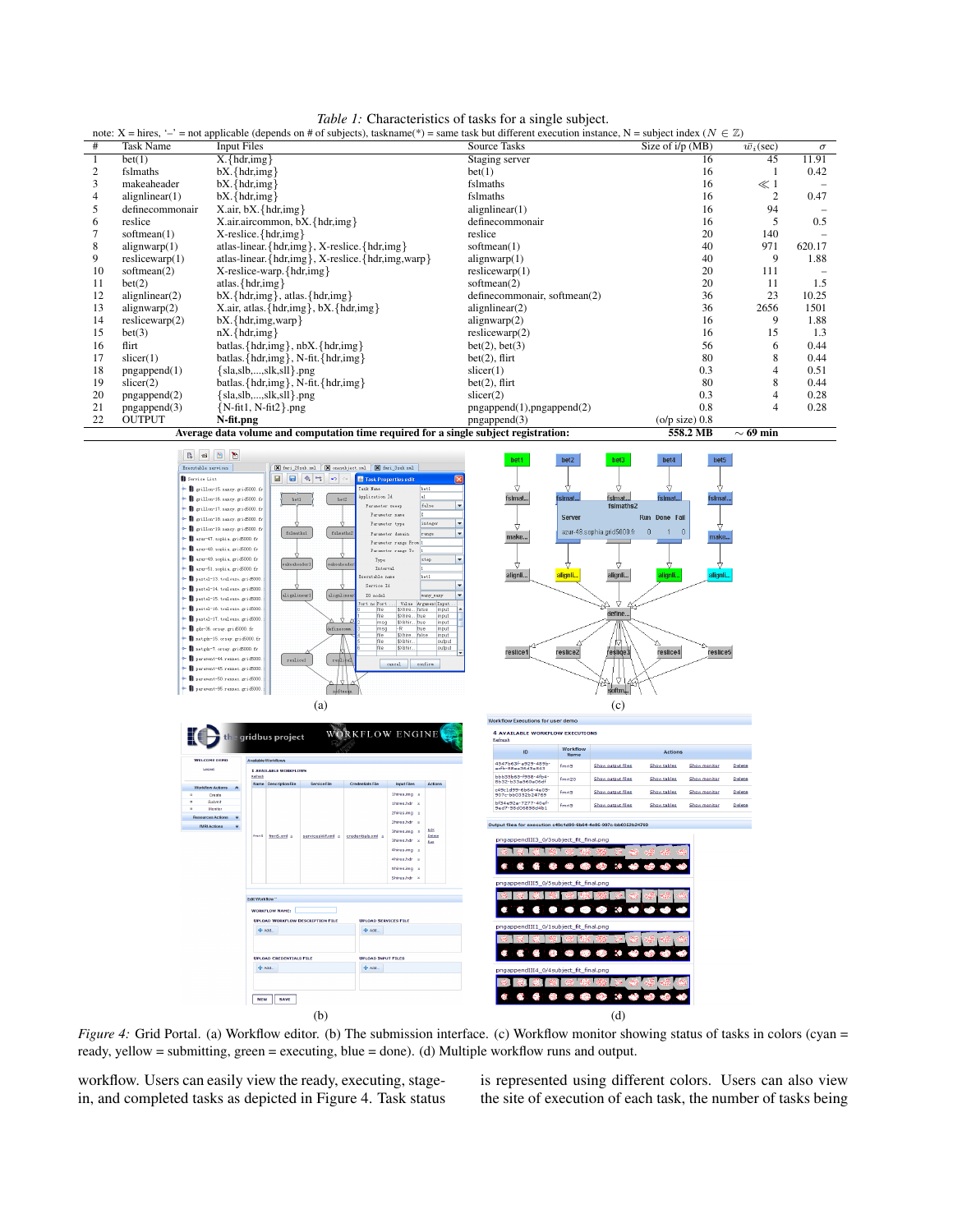executed (in case of a parameter sweep type of application) and the failures for each task, if any. The workflow structure is editable such that users can drag tasks and separate tasks of interest when there are numerous tasks in the workflow.

Gridbus Workflow Engine: Scientific application portals submit the task definitions along with their dependencies in the form of the workflow language to GWFE. Then the GWFE schedules the tasks in the workflow application through Grid middleware services and manages the execution of tasks on the Grid resources. The key components of GWFE are: workflow submission, workflow language parser, resource discovery, dispatcher, data movement and workflow scheduler.

GWFE is designed to support an XML-based WorkFlow Language (xWFL). This facilitates user level planning at the submission time. The workflow language parser converts workflow description from XML format to Tasks, Parameters, Data Constraint (workflow dependency), Conditions, etc., that can be accessed by the workflow scheduler. The resource discovery component of GWFE can query Grid Information Services such as Globus MDS, directory service, and replica catalogues, to locate suitable resources for execution of the tasks in the workflow by coordinating with middleware technologies such as Gridbus Broker [17]. GWFE uses Gridbus Broker for deploying and managing task execution on various middlewares as a dispatcher component. Gridbus Broker mediates access to distributed resources by (a) discovering resources, (b) deploying and monitoring task execution on selected resources, (c) accessing data from local or remote data source during task execution, and (d) collating and presenting results.

GWFE is designed to be loosely-coupled and flexible using a tuple spaces model, event-driven mechanism, and subscription/notification approach in the workflow scheduler, which is managed by the workflow coordinator component. The data movement component of GWFE enables data transfers between Grid resources by using SFTP and GridFTP protocols. The workflow executor is the central component in GWFE. With the help from dispatcher component it interacts with the resource discovery component to find suitable Grid resources at run time, submits a task to resources, and controls input data transfer between task execution nodes. In addition to random and roundrobin scheduling policies, GWFE also has a Just-In-Time scheduling policy that allows the resource allocation decision to be made at the time of task submission in order to better adapt to the changing dynamic Grid environment.

## 5 Experimental Evaluation

The IR application together with GWFE was demonstrated at the First IEEE International Scalable Computing Challenge (SCALE 2008) in conjunction with CCGrid '08, May 19-22, 2008, using resources provided by SUNY at Binghamton and the University of Melbourne. For this paper we executed the application on Grid'5000 [5]. We now describe the experiment setup, results, and observations.

#### 5.1 Experiment Setup

We executed the IR workflow with 40, 20, 10, and 2 subjects. By varying the number of subjects, we calculated the makespan of the workflow, total storage space required for execution, and parallelism that can be achieved. We grouped the tasks when there was more than one sequential task between two synchronizing tasks, as depicted in Figure 2. Grouping tasks implicitly demands more than one task to be executed at the same site where it is submitted, unlike the ungrouped version where all tasks would be distributed.

We used the resources provided by Grid'5000. The Grid'5000 project provides a highly reconfigurable, controllable, and monitorable experimental Grid platform gathering 9 sites geographically distributed in France featuring a total of 5000 processors [5]. Table 2 lists the Grid'5000 sites used for the experiment. The resources were reserved for the duration of the experiment. The reservation ensured that the Grid resources were dedicated to our experiment. We used resources with the 'x86\_64' CPU architecture with AMD Opteron Processors-246, 248, 250, 252, and 275. We used 8 out of the 9 sites (excluding Grenoble). The distributed resources across 8 sites have varying network interconnection bandwidth, number of cores per CPU, CPU frequency, memory, and storage space available [5] .

As a measure of performance, we used average makespan as a metric. Makespan of each workflow is measured by taking the difference between the submission time of the first submitted task and the output arrival time of the last exit task to be executed on the system. This time includes the staging-in of the input files to the entry tasks and the staging-out of the results from the exit tasks.

#### 5.2 Results and Observations

Table 2 lists the number of cores used at each site, number of tasks submitted to a site and the average computation time at each site for each experiment. Figure 5 depicts the total makespan for different subjects, comparison of makespan between grouped and un-grouped tasks of the workflow, size of data produced during the execution, and parallelism of tasks executed in time by the GWFE.

Execution of the IR workflow on the Grid showed significant advantages over a single machine. The total makespan of the workflow decreased considerably from 2.5 days in a single machine to approximately 3 hours on the Grid. The storage requirements were distributed among the resources used. As the number of subjects used was increased, the makespan increased slightly. This can be attributed to the increase in execution time of synchronizing tasks and the coordination time required by the system for additional tasks. The main point to be noted is that as the number of subjects was increased, the average makespan remained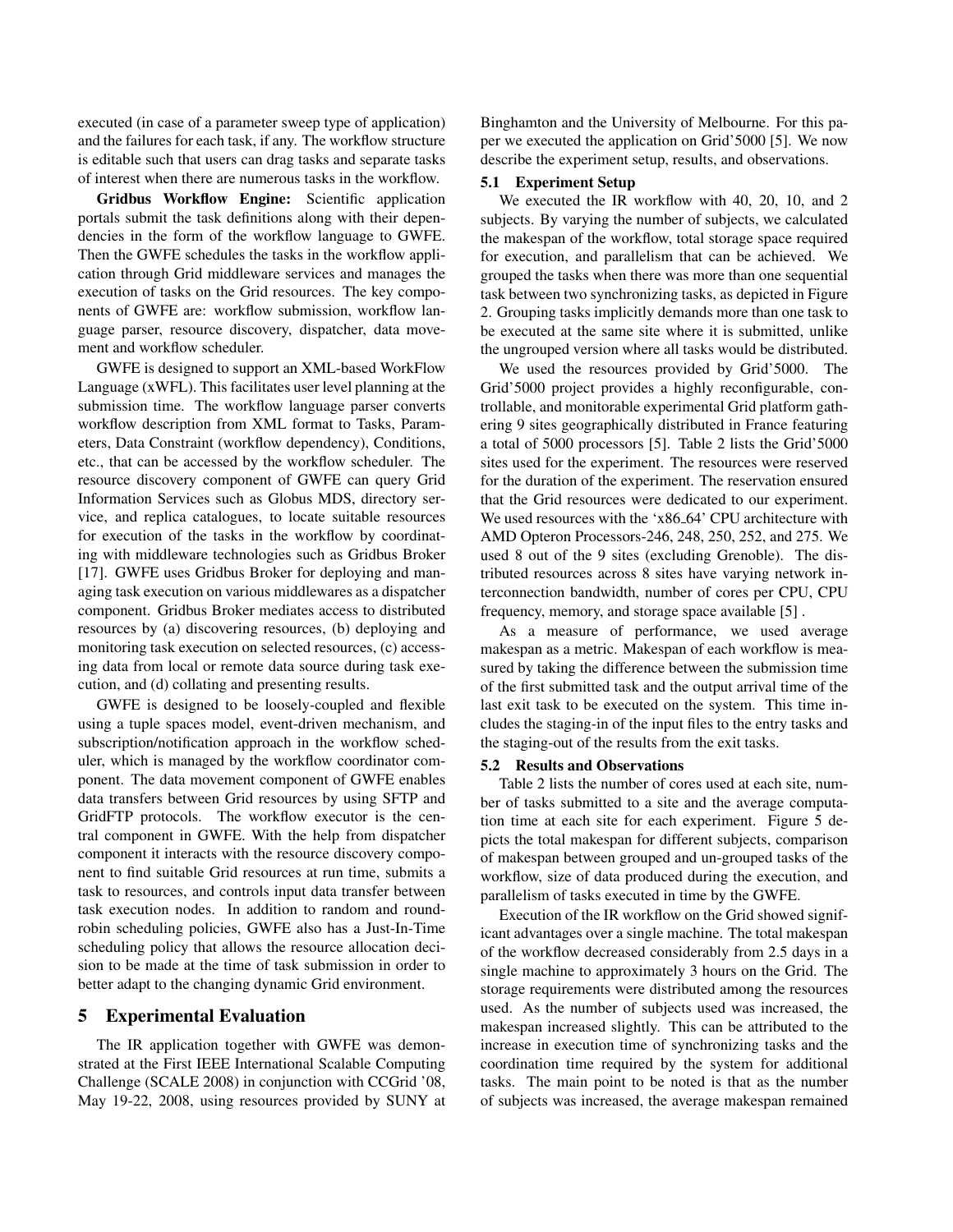

*Table 2:* Grid5000 sites used; # cores, # tasks executed and average computation time  $(\bar{c})$  taken on each site for each experimental group.

(d) *Figure 5:* (a) Comparison of makespan of workflow according to the number of subjects used. (b) Comparison of makespan between grouped and ungrouped tasks (see Figure 2 for grouping of tasks). (c) Data size according to the number of subjects used. (d) # of tasks executed vs. Time: Parallelism that was achieved in the system.

within similar bounds and did not increase exponentially, as can be seen for 40, 20, and 10 subjects in Figure 5 (a). By inference for more than 40 subjects the makespan should not increase by more than double the difference between the 40 subject and 20 subject makespan.

Grouping of tasks reduced the transmission of data between individual tasks as they were executed on the same machine the group was submitted to. Also, no coordination was required for the individual tasks in the group. This contributed to the reduced makespan in the case of grouped tasks. Figure 5(b) shows that the grouping of tasks that have higher value of standard deviation of execution did not yield an optimized makespan. Ungrouping tasks with higher execution time and a higher standard deviation value gave lower makespan than the grouped version (center of the graph) of that set of tasks. Tasks with lower execution time and lower standard deviation value had lower makespan value when grouped than when ungrouped.

The size of data produced during the execution of the

workflow increased when the number of subjects was increased. The input data size (16MB per subject) was low in comparison to the total data produced during the execution as shown in Figure 5(c).

Due to the use of highly available resources, almost all the workflow's ready tasks were executed in parallel, as depicted in Figure 5(d). The graph shows the plot of tasks that finished execution versus time. At a certain interval in the beginning of execution most of the tasks finished execution at the same time showing the parallelism of execution of tasks. Most of the grouped tasks finished execution at the beginning of the execution interval unlike ungrouped tasks. This early execution behaviour helped reduce the makespan of the whole workflow as the grouped tasks executed more than one task at a time through a bash script, which is seen as a single task by the resource. In the case of ungrouped tasks each task needed to be mapped onto a resource and as the resource approached its maximum job limit, no more tasks could be submitted to it. This is also the reason that